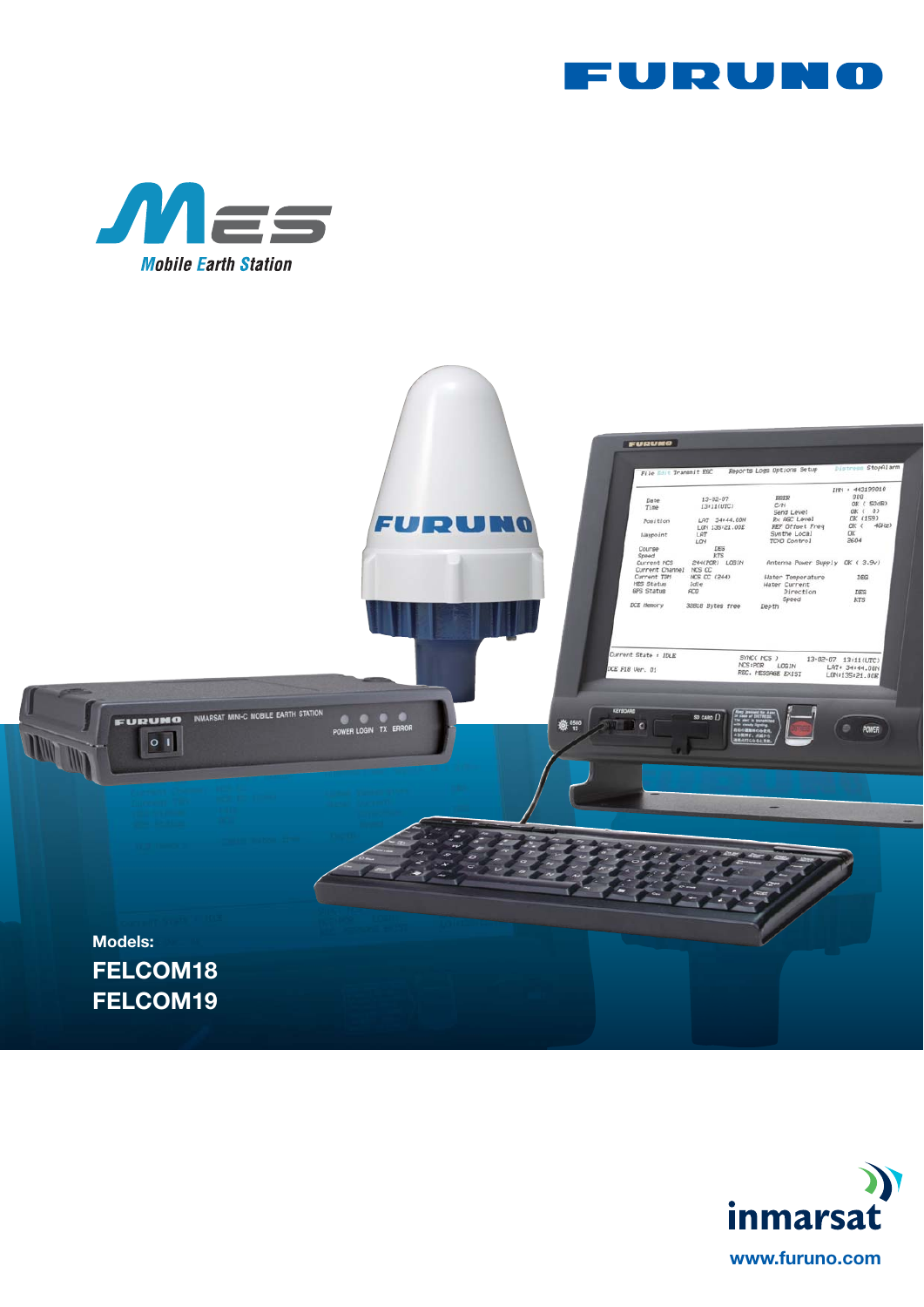# **Proven solutions for Inm fully incorporated SSAS**

**Compatible with:**

EMDSS

**Global Maritime Distress and Safety System Ship Security Alert System**

**RIT** 

**Model: FELCOM18**

SAS



## Features of FELCOM18

- ▶ Inmarsat-C Ship Earth Station terminal for GMDSS application
- ▶ Full GMDSS compliance with optional printer and AC/DC power supply
- ▶ SSAS capability with SSAS Alert Units
- $\triangleright$  Compatibility with LRIT application
- $\blacktriangleright$  Compatible with the following standard: IMO A.570(14), IMO A.664(16), IMO A.694(17), IMO A.807(19), IMO MSC.147(77), IMO MSC.36(63), IMO MSC.68(68) Annex 4, IMO MSC.97(73), IMO MSC.263.(84), MSC/Circ.862, IEC 60945 Ed. 4, IEC 61097-4 Ed. 2, IEC 61162-1 Ed. 4
- ▶ A wide variety of communication schemes available: telex, FAX, emailing, EGC, Data reporting/polling, etc.
- ▶ SD card for recording media
- ▶ GPS receiver (option)

## **Interconnection Diagram**

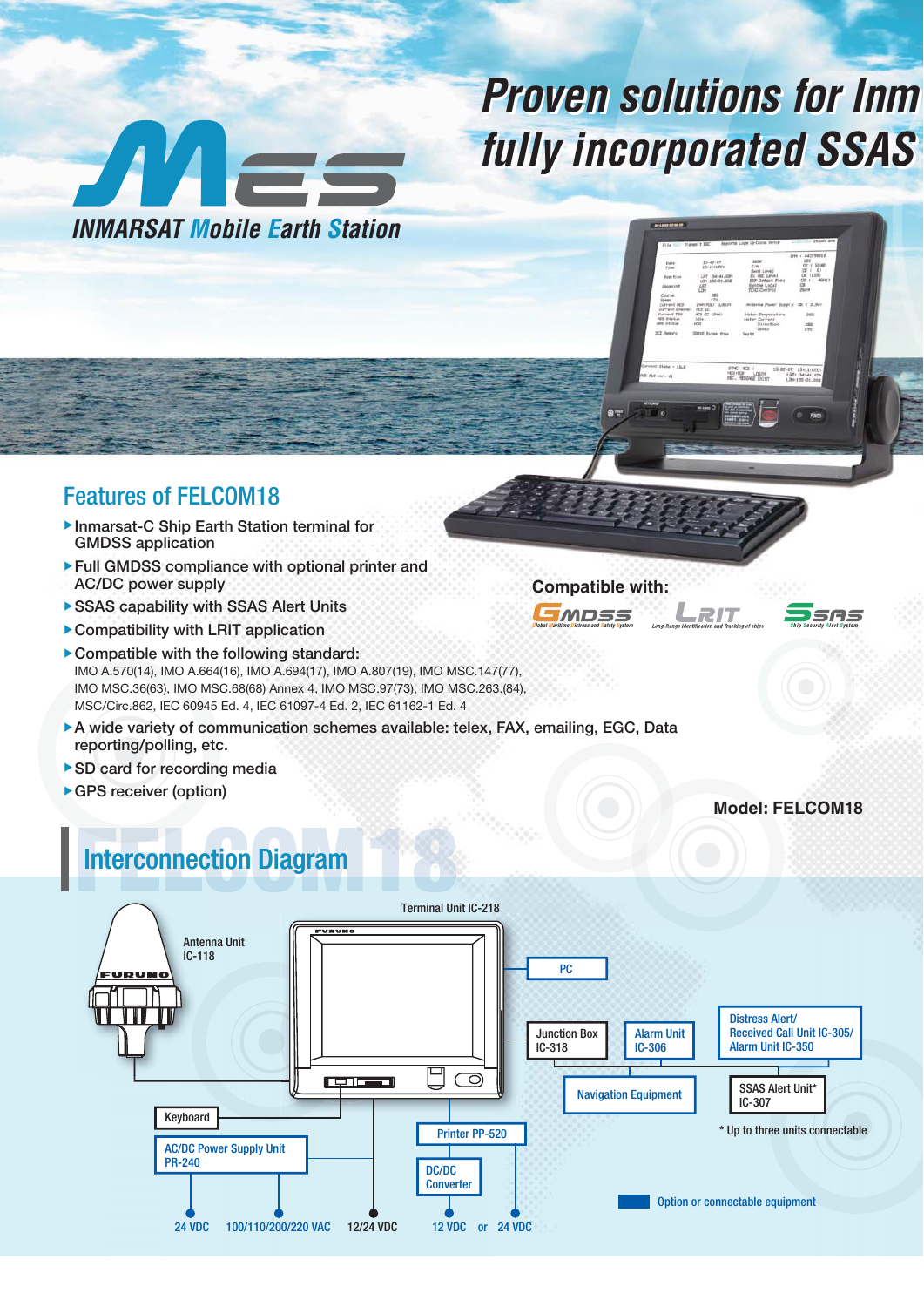# **Proven solutions for Inmarsat-C/Inmarsat MINI-C services Proven solutions for Inmarsat-C/Inmarsat MINI-C services fully incorporated SSAS and LRIT capabilities fully incorporated SSAS and LRIT capabilities**



**Bally** 





## **Ship Security Alert System**

### Features of FELCOM19

UDUN  $|0|1$ 

- ▲Inmarsat MINI-C Mobile Earth Station terminal
- ▶ Compatibility with LRIT application
- ▶ SSAS capability with SSAS Alert Units
- $\triangleright$  A wide variety of communication schemes available: telex, FAX, emailing, EGC (non-GMDSS), Data reporting/polling, etc.
- ▶ GPS receiver incorporated
- $\blacktriangleright$  Black-box configuration allows flexible installation

**Model: FELCOM19**

## nterconnection Diagram